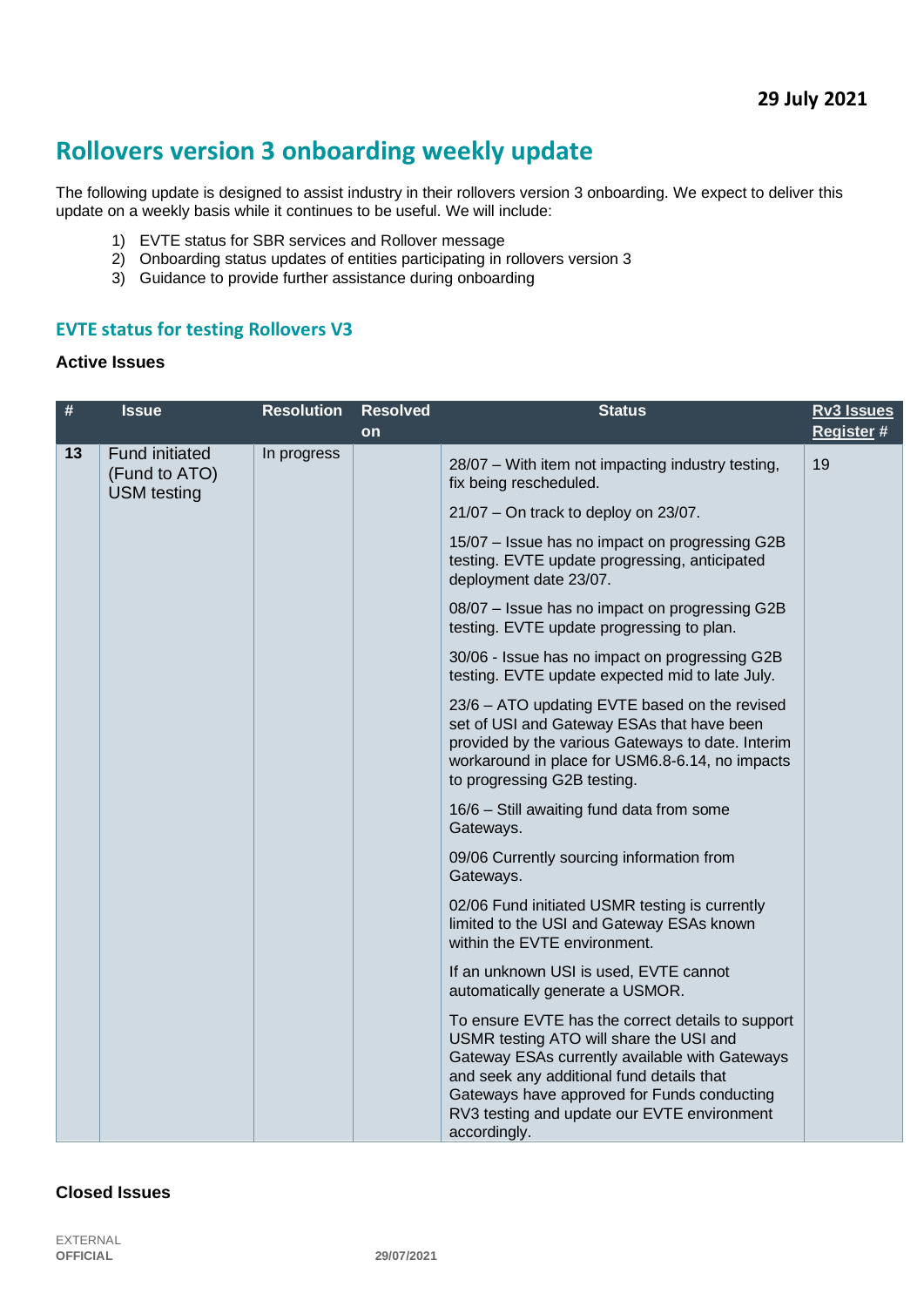| #  | <b>Issue</b>                                                                                             | <b>Resolution</b>                                                                                                                                                                                                                                                                                                                                                                                                                                                                                                                                          | <b>Resolved on</b> | <u>Rv3</u><br><b>Issues</b><br><b>Register</b> |
|----|----------------------------------------------------------------------------------------------------------|------------------------------------------------------------------------------------------------------------------------------------------------------------------------------------------------------------------------------------------------------------------------------------------------------------------------------------------------------------------------------------------------------------------------------------------------------------------------------------------------------------------------------------------------------------|--------------------|------------------------------------------------|
| 16 | 21.07.2021<br><b>RAS preservation amounts</b><br>and taxable components                                  | 28/07 Additional clarification content added to the<br>$\bullet$<br>User guide and published 28/07/2021.<br>21/07 User guide being updated to clarify the<br>$\bullet$<br>preservation amount and taxable component fields<br>in the RAS need to equal the amount paid to meet<br>MIG validation requirements.                                                                                                                                                                                                                                             | 28 July 2021       | 32                                             |
| 15 | 16.07.2021<br><b>Release Authority Error</b><br><b>Response (RAER)</b><br>message structure              | RAER payload build specifications set out in<br>$\bullet$<br>Schedule 6 Data and Payment Standards - Error<br>Code Management must be met - refer section 11.3<br>Release Authority Error Response.<br>Of note, if curly braces form part of your payload,<br>the corresponding parameter to dynamically fill the<br>curly braces must also be included in your payload -<br>refer to section 3.3 Parameters content model<br>information.                                                                                                                 | 19 July 2021       | 33                                             |
| 14 | 03.06.2021<br><b>Schematron incorrectly</b><br>applying USM validation<br>on an RTR message.             | 11/06 Updated schematron and published on the<br>$\bullet$<br>software developers website.<br>09/06 Discrepancy identified between the taxonomy<br>$\bullet$<br>in MIG V3 and the latest version of the schematron<br>where validation was incorrectly conducted on the<br>UnclaimedSuperannuationMoney.Date field, as part<br>of an RTR message.<br>The schematron has been updated to align with<br>MIG V3 and address USM validation issues. The<br>updated version has been scheduled for external<br>publication (estimated availability from 11/06). | 11 June 2021       | 20                                             |
| 12 | 12.05.2021<br>G2B test scenario USM 6.6<br>currently unavailable to<br>test.                             | 18/05 System fix deployed and confirmed<br>$\bullet$<br>successful. USM6.6 available for testing.<br>12/05 USM6.6 – currently under investigation.                                                                                                                                                                                                                                                                                                                                                                                                         | 18 May 2021        | 18                                             |
| 11 | 04.05.2021<br>G2B test scenario USM 6.7<br>currently unavailable to<br>test.                             | 18/05 System fix deployed and confirmed<br>$\bullet$<br>successful. USM6.7 available for testing.<br>11/05 USM6.7 - investigation complete, fix<br>$\bullet$<br>identified. Anticipate test will be available from<br>18/05.<br>04/05 Issues identified with test scenario USM6.7.<br>$\bullet$                                                                                                                                                                                                                                                            | 18 May 2021        | 17                                             |
| 10 | 25.03.2021<br><b>Provision of updated</b><br>sample payload data                                         | 29/04 - Rollover Sample Message Instances<br>$\bullet$<br>(payload samples) published and available at:<br>https://softwaredevelopers.ato.gov.au/rolloverV3                                                                                                                                                                                                                                                                                                                                                                                                | 29 April 2021      | 16                                             |
| 9  | 26.04.2021<br><b>RASOR incorrectly setting</b><br>identifier scheme values<br>for TFN and ID.            | 29/04 - Fix confirmed successful.<br>$\bullet$<br>28/04 - Fix identified and deployed on 28 April.<br>$\bullet$<br>Reissued test on 28 April. Resolution pending<br>confirmation of successful fix.<br>26/04 - EVTE issue identified for investigation.<br>$\bullet$<br>RASOR being rejected at Gateway due to invalid<br>event item scheme parameter value.                                                                                                                                                                                               | 29 April 2021      | 15                                             |
| 8  | 01.04.2021<br><b>Internal ATO factors</b><br>affecting the information in<br>our test data for P2P (both | 23/04 EVTE refresh completed and testing<br>$\bullet$<br>recommenced.<br>14/04 Updated test data published.<br>$\bullet$                                                                                                                                                                                                                                                                                                                                                                                                                                   | 23 April 2021      | 13                                             |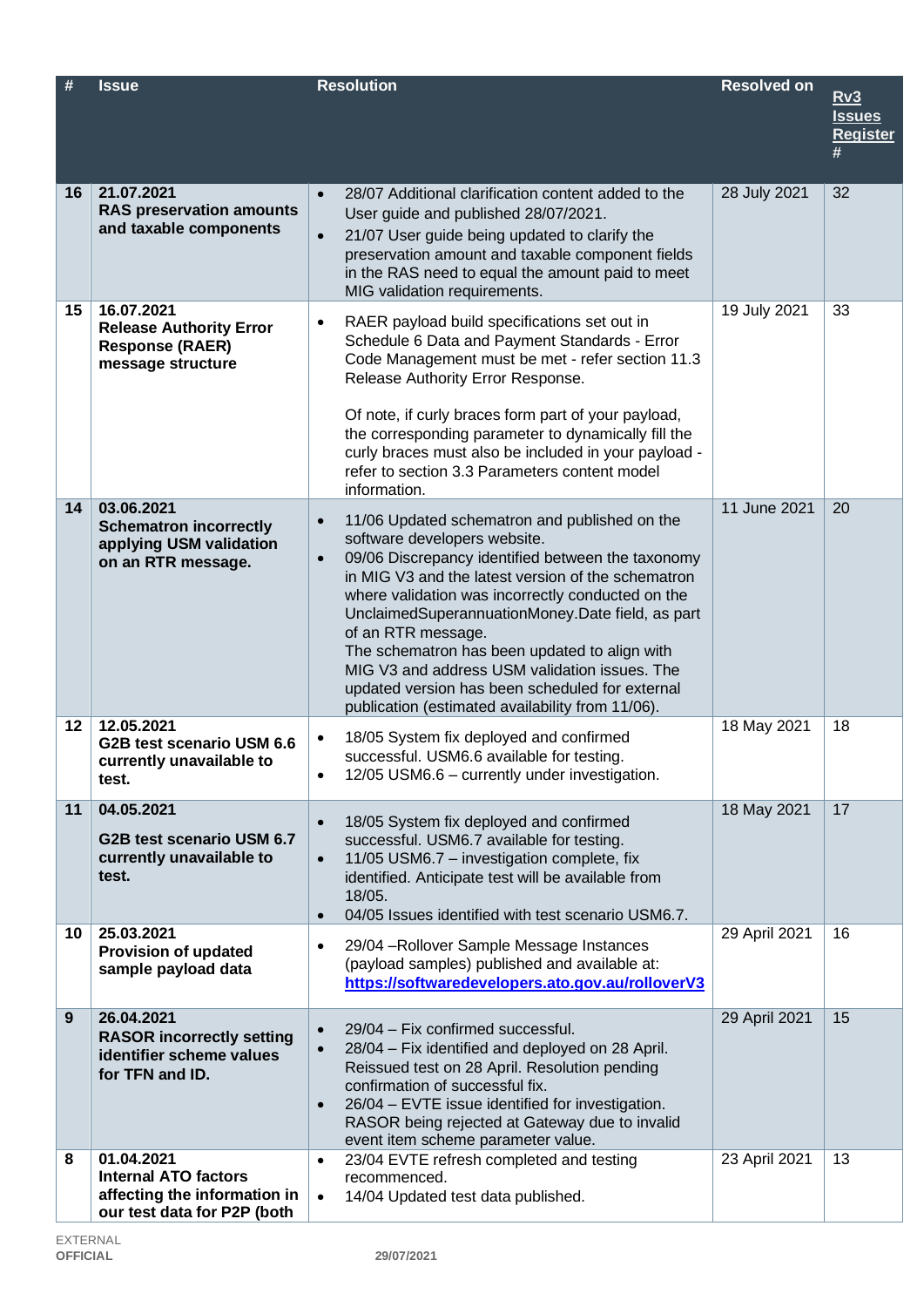|                | <b>B2B and G2B including in</b><br>EVTE) are currently being<br>considered and are likely<br>to require updates to our<br>test data.           |                                                                                                                                                                                                                                                                                                                                                                                                                                                                                                  |                             |                         |
|----------------|------------------------------------------------------------------------------------------------------------------------------------------------|--------------------------------------------------------------------------------------------------------------------------------------------------------------------------------------------------------------------------------------------------------------------------------------------------------------------------------------------------------------------------------------------------------------------------------------------------------------------------------------------------|-----------------------------|-------------------------|
| $\overline{7}$ | 12.02.2021<br><b>Recent whitelist</b><br>configuration and<br>certificate changes<br>introduced connection<br>errors impacting one<br>gateway. | 25/2: Data fix implemented on 23 February. Fix<br>$\bullet$<br>verified with impacted gateway.                                                                                                                                                                                                                                                                                                                                                                                                   | 23 February<br>2021         | $\overline{7}$          |
| 6              | 10.02.2021<br><b>EPF test scenario for</b><br><b>SMSF missing the SMSF</b><br>Alias in the ebMS header<br>properties                           | Identified through interoperability testing<br>$\bullet$<br>Root cause: EPF code regressed since the original<br>$\bullet$<br>EVTE deployment. Issue does not impact EPF test<br>scenarios for APRA funds.<br>Code remediation in progress.<br>$\bullet$<br>Remediation to restore correct code for EPF test<br>$\bullet$<br>scenarios with SMSF test data<br>25/2: Deployed to EVTE on 20 February, fix being<br>$\bullet$<br>verified with impacted Gateway<br>2/3: Fix verified.<br>$\bullet$ | 20 February<br>2021         | 6                       |
| $5\phantom{1}$ | 4.02.2021<br><b>RA with SMSF Test</b><br>scenario was not<br>previously enabled.                                                               | RA Test scenarios with SMSF data enabled on 4<br>$\bullet$<br>February.                                                                                                                                                                                                                                                                                                                                                                                                                          | 4 February<br>2021          | 5                       |
| 4              | <b>EPF Test Scenarios in</b><br><b>EVTE updated with SMSF</b><br>data                                                                          | Additional SMSF data for EPF test scenarios<br>$\bullet$<br>circulated to industry representatives (GOM, ASP<br>and gateways currently testing) for review, with no<br>feedback received by 4 February 2021.<br>EVTE updated to align with EPF SMSF data shared<br>$\bullet$<br>for consultation on 4 February.                                                                                                                                                                                  | 4 February<br>2021 (hotfix) | $\overline{\mathbf{4}}$ |
| $\mathbf{3}$   | 29.01.2021<br>[Defect] EVTE Test<br>Harness unavailable on 20<br>Jan 2021 preventing<br>testing of RA                                          | Resolved by the end of the day.<br>$\bullet$<br>Caused by internal environment issue impacting<br>$\bullet$<br>outbound messages.<br>Resolved by the end of the day on 29 Jan 2021.<br>$\bullet$                                                                                                                                                                                                                                                                                                 | 29 January<br>2021          | 3                       |
| $\mathbf 2$    | 15.01.2021<br>[Defect] EPF ContextID<br>greater than 40 characters<br>issue                                                                    | EPF ContextID reduced to a value less than 40<br>characters.<br>Identified through interoperability testing.<br>$\bullet$<br>Scenario has been tested successfully with an EPF<br>$\bullet$<br>for an APRA fund.                                                                                                                                                                                                                                                                                 | 2 February<br>2021 (hotfix) | 2                       |
| 1              | 15.12.2021<br>[Defect] RA and RAS<br>sample payloads<br>contained 8 digit TFNs<br>instead of 9 digit TFNs                                      | RA and RAS test scenarios updated with 9- digit<br>$\bullet$<br>TFNs.<br>Identified through early review of RA test files<br>$\bullet$<br>provided.<br>Shared with ATO on 15 Dec 2021<br>$\bullet$<br>RA and RAS data change release on 4th Jan to<br>$\bullet$<br>EVTE.                                                                                                                                                                                                                         | 4 January<br>2021 (hotfix)  | $\overline{1}$          |

## **EVTE status for SVS and SMSFmemberTICK Service** *(no change from last update)*

- May 2020 full suite of SVS and SMSF verification services available in EVTE
- Seven DSPs have been whitelisted for SMSFVRFY.
- Two DSPs have been whitelisted for SMSFMBRVRFY.
- Eight other DSPs are currently testing
- No issues have been identified requiring changes.

## **B2B Testing**

B2B cohort schedule and process overview: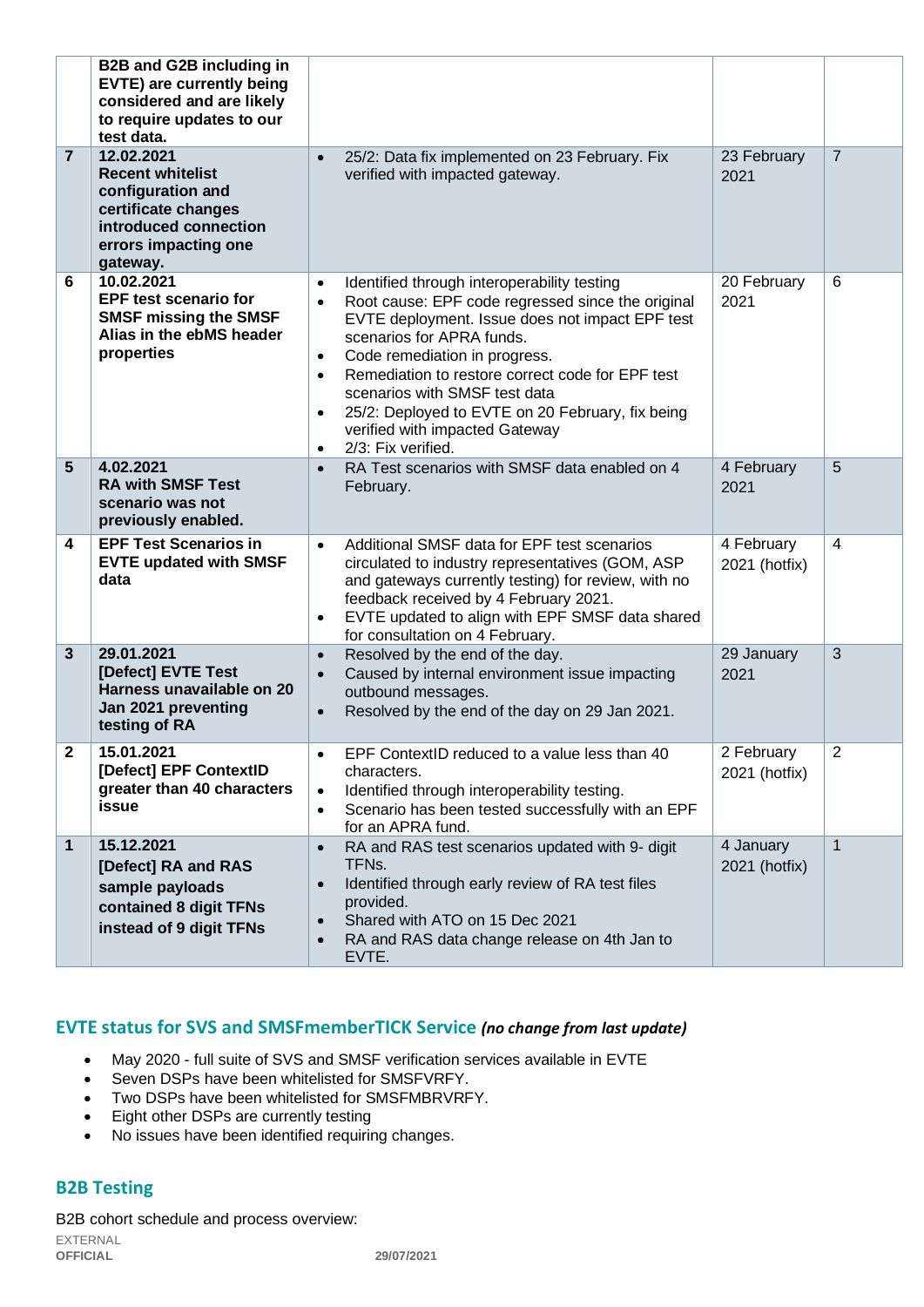- Funds will receive an email welcoming them to the cohort ten business days prior to the commencement date.
- An initial discussion on how the cohort will conduct their testing and the schedule will be held with funds and their gateways approximately 5 business days prior to the commencement date.
- Stand-ups will be held twice a day for the duration of the cohort. Invites to these will be issued after the initial testing discussion.
- Once testing is completed, funds will receive an email thanking them for their participation and reminding them to return the completed testing matrix and lodge their production readiness checklist (where G2B testing has also been completed).

| Cohort           | <b>Dates</b>             |
|------------------|--------------------------|
| Cohort 1         | 15/06/2021 - 02/07/2021  |
| <b>Cohort 2</b>  | 05/07/2021 – 19/07/2021  |
| <b>Cohort 3</b>  | Disbanded                |
| Cohort 4         | 19/07/2021 - 30/07/2021  |
| Cohort 5         | 26/07/2021 - 06/08/2021  |
| Cohort 6/7       | 02/08/2021 - 13/08/2021  |
| <b>Cohort 8</b>  | 09/08/2021 - 20/08/2021  |
| Cohort 9         | 23/08/2021 - 03/09/2021  |
| Cohort 10        | 30/08/2021 - 10/09/2021  |
| Cohort 11        | 06/09/2021 - 17/09/2021  |
| <b>Cohort 12</b> | 13//09/2021 - 24/09/2021 |

B2B testing progress with funds, administrators and SMSF providers as at 28 July:



#### Note:

- 'APRA' incorporates APRA funds and APRA administrators
- 'Complete' denotes readiness testing matrix received by ATO

## **G2B Testing**

G2B testing progress with funds, administrators, SMSF providers, as at 28 July:



#### Note:

- 'APRA' incorporates APRA funds and APRA administrators
- EXTERNAL **OFFICIAL 29/07/2021** • 'Complete' denotes readiness testing matrix received by ATO